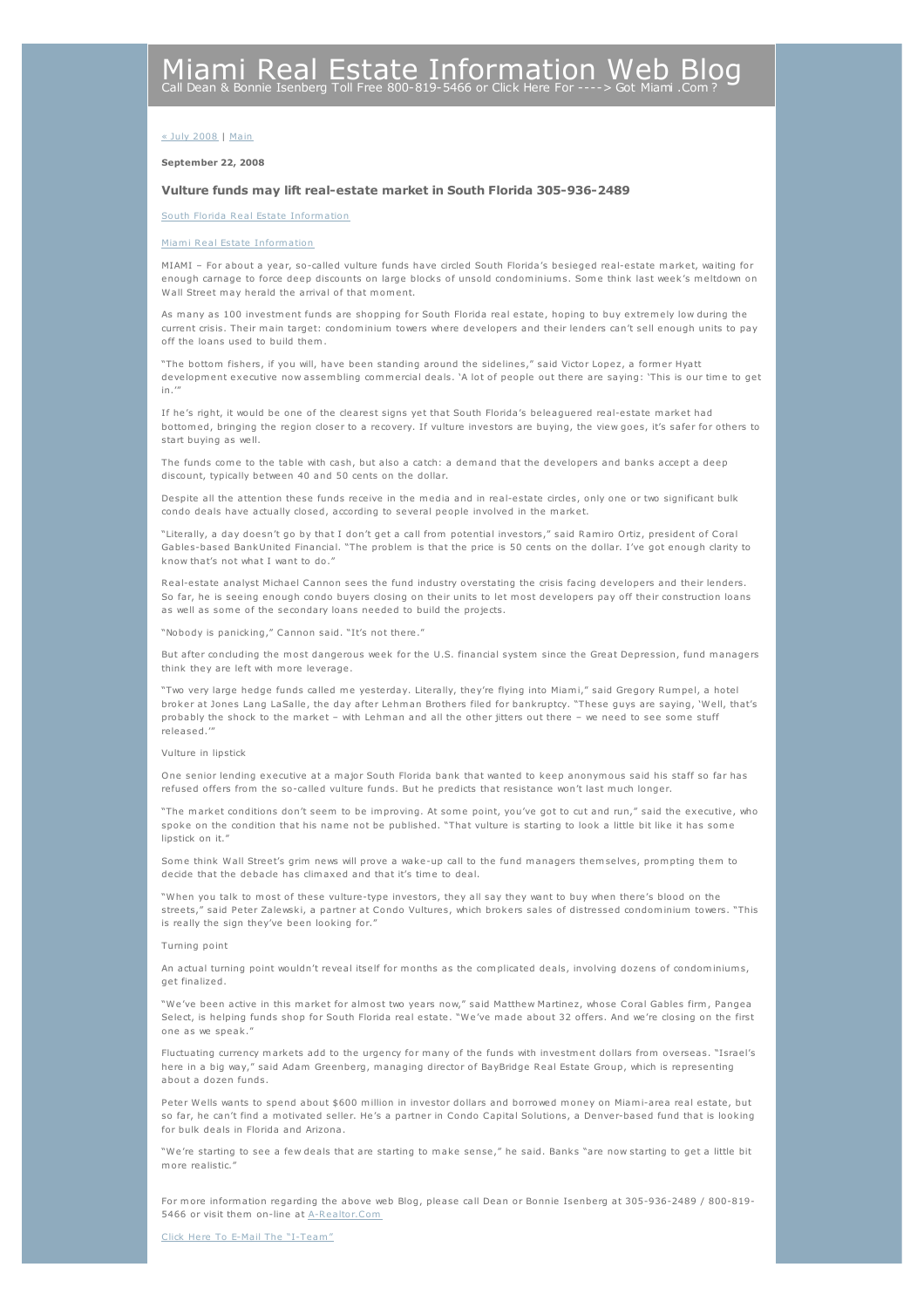Click Here To Request More [Information](http://www.resionline.com/megatemplate/requestinfo.asp?origin=preconstruction&id=0705446&PropertyName=More+Information) About The Above Web Blog

South Florida Real Estate [Information](http://www.south-florida-realtor.com)

Miami Real Estate [Information](http://www.gotmiami.com)

Sell Your Boat [On-Line](http://www.sellaboat.com)

Posted by South Florida Realtor at [03:35](#page-0-0) PM

# <span id="page-1-0"></span>**Bush team, Congress negotiate \$700B bailout**

South Florida Real Estate [Information](http://www.a-realtor.com)

Miami Real Estate [Information](http://www.gotmiami.com)

Miami – The Bush administration asked Congress on Saturday for the power to buy \$700 billion in toxic assets clogging the financial system and threatening the economy as negotiations began on the largest bailout since the Great Depression.

The rescue plan would give Washington broad authority to purchase bad mortgage-related assets from U.S. financial institutions for the next two years. It does not specify which institutions qualify or what, if anything, the government would get in return for the unprecedented infusion.

Democrats are pressing to require that the plan help more strapped borrowers stay in their homes and to condition the bailout on new limits on executive compensation.

Congressional aides and administration officials are working through the weekend to fill in the details of the proposal. The White House hoped for a deal with Congress by the time markets opened Monday; top lawmakers say they would push to enact the plan as early as the coming week.

"We're going to work with Congress to get a bill done quickly," President Bush said at the White House. Without discussing specifics, he said, "This is a big package because it was a big problem."

The proposal is a mere three pages long, but it gives sweeping powers to the government to dispense gigantic sums of taxpayer dollars in a program that would be sheltered from court review.

"It's a rather brief bill with a lot of money," said Sen. Chris Dodd, D-Conn., the Banking Committee chairman. "We understand the importance of the anticipation in the markets, but we also know that what we're doing is going to have consequences for decades to come. There's not a second act to this – we've got to get this right."

Lawmakers digesting the eye-popping cost and searching for specifics voiced concerns that the proposal offers no help for struggling homeowners or safeguards for taxpayers' money.

The government must stabilize the financial system "because if we don't, it will have a tremendous impact on American consumers, homeowners, taxpayers and the rest," House Speaker Nancy Pelosi, D-Calif., said in San Francisco.

But, she added, "We cannot deal with this unless this bailout helps families stay in their homes."

Senate Majority Leader Harry Reid, D-Nev. said, "We cannot allow ourselves to be in denial about the threat now facing the world economy. From all indications, that threat is real, and the consequences of inaction could be catastrophic. Every single American has a stake in preventing a global financial meltdown."

The proposal would raise the statutory limit on the national debt from \$10.6 trillion to \$11.3 trillion to make room for the massive rescue.

"The American people are furious that we're in this situation, and so am I," the House's top Republican, Ohio Rep. John A. Boehner, said in a statement. "We need to do everything possible to protect the taxpayers from the consequences of a broken Washington."

Signaling what could erupt into a brutal fight with Democrats over add-on spending, Boehner said, "Efforts to exploit this crisis for political leverage or partisan quid pro quo will only delay the economic stability that families, seniors, and small businesses deserve."

Bush said he worried the financial troubles "could ripple throughout" the economy and affect average citizens. "The risk of doing nothing far outweighs the risk of the package. ... Over time, we're going to get a lot of the money back."

He added, "People are beginning to doubt our system, people were losing confidence and I understand it's important to have confidence in our financial system.

Neither presidential candidate took a position on the proposal. GOP nominee John McCain said he was awaiting specifics and any changes by Congress.

Democratic rival Barack Obama used the party's weekly radio address to call for help for Main Street as well as Wall Street.

His language reflected a tricky balance that politicians in both parties are trying to strike, just six weeks before Election Day: Back a plan that doles out hundreds of billions to companies that made bad bets and still identify with the plight of middle-class voters.

Besides mortgage help and executive compensation limits, Democrats are considering attaching middle-class assistance to the legislation despite a request from Bush to avoid adding items that could delay action. An expansion of jobless benefits was one possibility.

Bush sidestepped questions about the chances of adding such items, saying that now was not the time for posturing. "I think most leaders would understand we need to get this done quickly, and you know, the cleaner the better," he said about legislation being drafted.

Treasury officials met congressional staff for about two hours on Capitol Hill on Saturday. Discussions centered on how the plan would work, and Democrats proposed adding the executive compensation limits and new foreclosureprevention measures. Details of those changes were not available Saturday. Bush and Treasury Secretary Henry Paulson conferred by phone for about 20 minutes in the afternoon, gauging how the negotiations were unfolding.

Among the key issues up for negotiation is which financial institutions would be eligible for the help. The proposed legislation doesn't make it clear, leaving open the question of whether hedge funds or pension funds could qualify.

In a fact sheet released Saturday night, Treasury said it was seeking latitude for the secretary and the Federal Reserve chairman to expand the bailout to non-U.S. companies if they determined it was necessary to stabilize markets, but the original request sent to Congress is limited to firms headquartered in the United States, according to a copy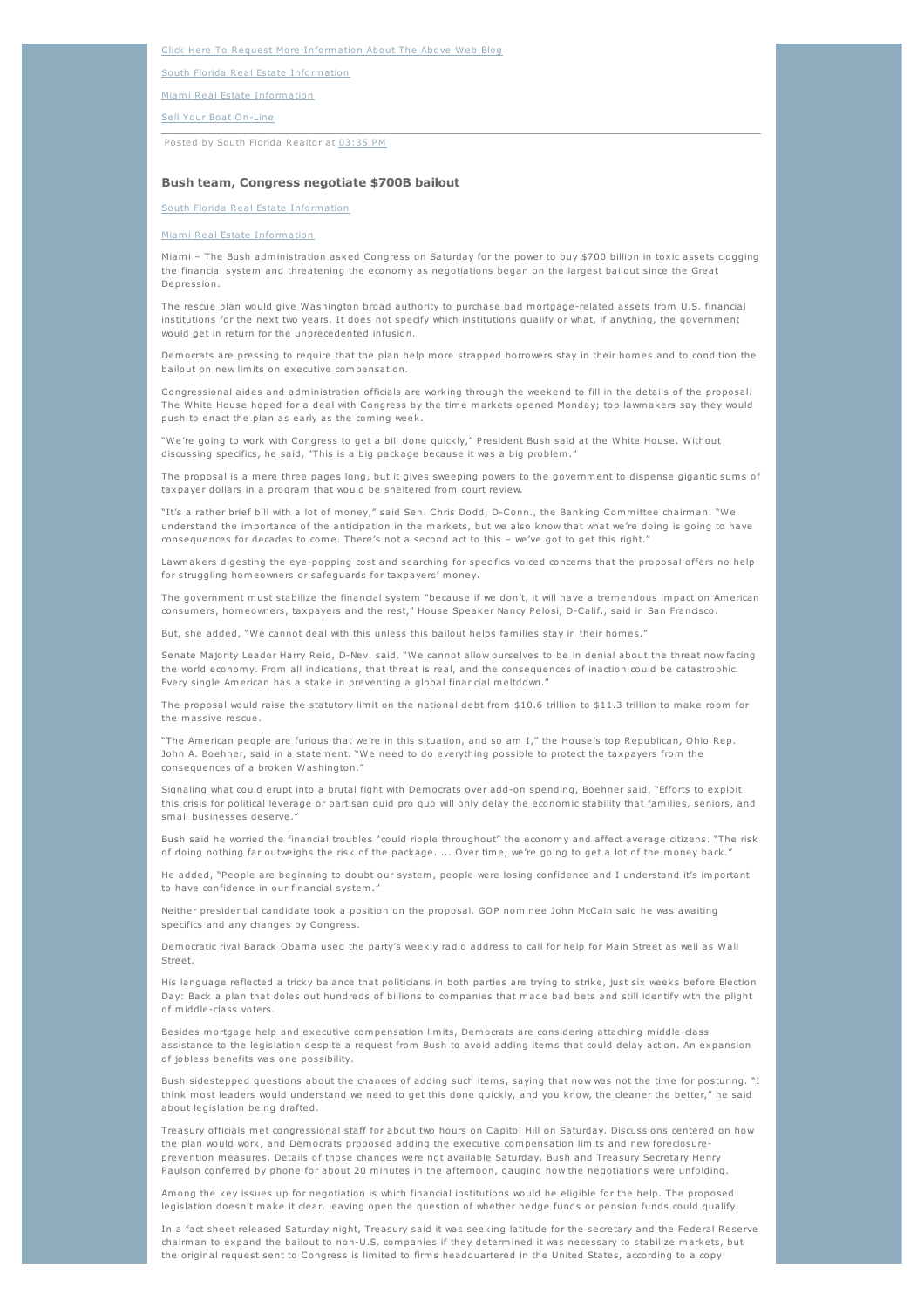obtained by The Associated Press.

The proposal does not require that the government receive anything from banks in return for unloading their bad assets. But it would allow Treasury to designate financial institutions as "agents of the government," and mandate that they perform any "reasonable duties" that might entail.

The government could contract with private companies to manage the assets it purchased under the rescue.

Paulson says the government would in essence set up reverse auctions, putting up money for a class of distressed assets – such as loans that are delinquent but not in default – and financial institutions would compete for how little they would accept.

For more information regarding the above web Blog, please call Dean or Bonnie Isenberg at 305-936-2489 / 800-819- 5466 or visit them on-line at [A-Realtor.Com](http://www.a-realtor.com)

Click Here To E-Mail The ["I-Team"](mailto:DeanIsenberg@Gmail.Com?subject=More Information About This Web Blog)

Click Here To Request More [Information](http://www.resionline.com/megatemplate/requestinfo.asp?origin=preconstruction&id=0705446&PropertyName=More+Information) About The Above Web Blog

South Florida Real Estate [Information](http://www.south-florida-realtor.com)

Miami Real Estate [Information](http://www.gotmiami.com)

Sell Your Boat [On-Line](http://www.sellaboat.com)

Thank You !

Posted by South Florida Realtor at [03:27](#page-1-0) PM

### **September 18, 2008**

# <span id="page-2-0"></span>**Short sales: A win-win or a minefield ? Call The Miami Short Sale Exprets 800-819-5466**

### Miami Real Estate [Information](http://www.gotmiami.com)

MIAMI, FLORIDA – Short sales are a financial tactic that appears only in real estate downturns. Such sales are supposed to be a win-win that gets the seller out of a tight spot, a buyer a good deal and the bank off the hook.

But what sounds like a logical alternative to the usual outcome of defaults - foreclosure - can be a minefield. Critics charge banks with being shortsighted and a menace to neighborhood home values. Banks say they have obligations to their investors. Some say inexperienced real estate agents forward irrational offers and incomplete paperwork, then expect fast miracles from their inundated staff members.

The result inside this real estate downturn has often been frustration for sellers, buyers and banks. Banks have been resistant, operating in a new financial landscape that requires permission from global investors and other parties. Many real estate agents simply avoid short sales, steering buyers to bank repos. And sellers have become frustrated by complications and 60- to 90-day timetables.

"We did everything we could do, to do the right thing, and we're not getting anywhere," said Chris Britton of Orangevale, Calif. He said he's waited five months for his lender to respond to an offer.

The lender, Bank of America, insists that he pay thousands of dollars in late fees, he said, for accepting a short sale.

Britton's real estate agent, Kathy Gheen of Fair Oaks, Calif., said it's unreasonable. Meanwhile, Britton's buyer waits. All agree the house is headed to foreclosure if nothing changes.

Agents who try short sales often accuse banks of being shortsighted, even harming the market.

#### Miami Real Estate [Information](http://www.gotmiami.com)

"If we could get to a point where a quarter of sales ... were short sales, we would see price stabilization more quickly. The neighborhoods would be maintained and the properties would not be invitations to crime," said Scott Thompson, partner in Mortgage Resolution Services in Carmichael, Calif.

Thompson, one of the Sacramento region's most successful short sale specialists, said banks too often ignore short sale offers, then lose \$40,000 foreclosing and more selling the home in a declining market.

Bankers agree about foreclosure losses and say it may partly explain rising short sale numbers reported to the state.

But in places like California, where 78 percent of defaults end in foreclosure, according to DataQuick Information Systems, they say short sales are troublesome.

### Miami Real Estate [Information](http://www.gotmiami.com)

"All the lien holders have to release it. It may be palatable to us. It may not be palatable to another lender. That's one of the realities of short sales. It's a practical legal reality that has to be met," said David Bradley, spokesman for Bank of America and its recent Countrywide acquisition.

Banks prefer loan modifications over short sales, said Robert Satnick, president of the California Mortgage Bankers Association. Freezing or lowering interest rates helps people who want to stay with the house. Short sales aim at owners who just want out. He also cited problems with incomplete short sale applications.

"The banks are inundated," he said. "If you give them an incomplete application, it's going to the bottom of the pile."

Pepperdine University finance professor Len Rushfield, a former bank president, said short sales may be rising but are still too much work for most banks.

"It's easier to foreclose. There's a direct process there," he said. "It may be financially a better result if you get it done through a short sale, but getting it done is the blockage."

What's the No. 1 secret to getting a short sale done successfully?

"The first thing is to contact your servicer and let them know you intend to sell," said David Knight, vice president for Wells Fargo & Co.'s default and retention division.

"In this challenging environment, if you let us know early, we can get things ready, go through the financials and get ahead of the offer. Then we can make a decision quickly.

#### Miami Real Estate [Information](http://www.gotmiami.com)

He said too often, people submit the entire packet with their first offer. Sometimes it's incomplete.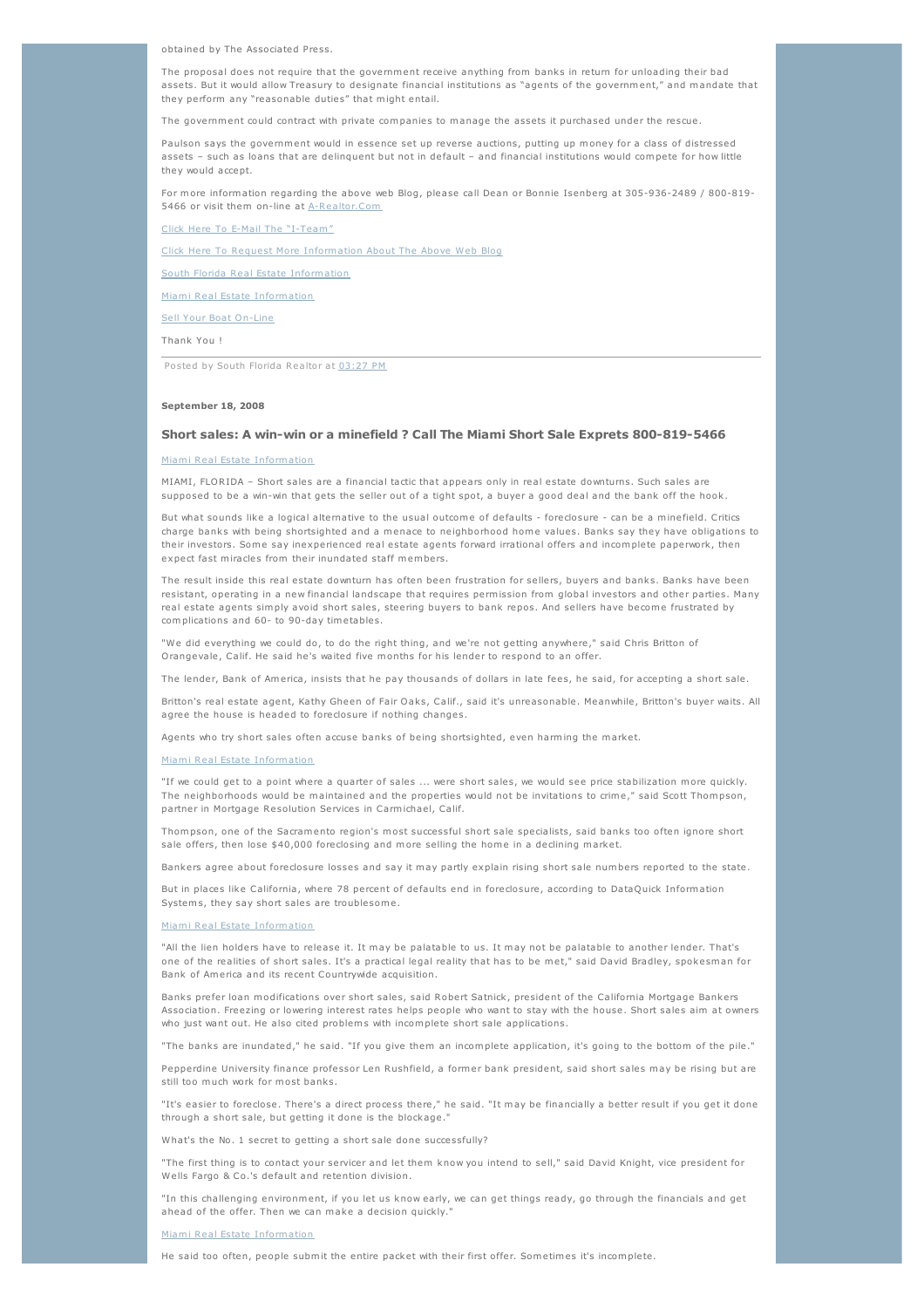"If you have done your paperwork, you are significantly better off to benefit from the deal that comes in," he said.

For more information regarding the above web Blog, please call Dean or Bonnie Isenberg at 305-936-2489 / 800-819- 5466 or visit them on-line at [A-Realtor.Com](http://www.a-realtor.com)

Click Here To E-Mail The ["I-Team"](mailto:DeanIsenberg@Gmail.Com?subject=More Information About This Web Blog)

Click Here To Request More [Information](http://www.resionline.com/megatemplate/requestinfo.asp?origin=preconstruction&id=0705446&PropertyName=More+Information) About The Above Web Blog

South Florida Real Estate [Information](http://www.south-florida-realtor.com)

Miami Real Estate [Information](http://www.gotmiami.com)

Sell Your Boat [On-Line](http://www.sellaboat.com)

Thank You !

Posted by South Florida Realtor at [05:59](#page-2-0) PM

### <span id="page-3-0"></span>**How the financial meltdown affects mortgage rates. Miami Real Estate 800-819-5466**

### South Florida Real Estate [Information](http://www.a-realtor.com)

### Miami Real Estate [Information](http://www.gotmiami.com)

MIAMI BEACH – The meltdown in the financial and housing markets continues to create a series of good news/bad news scenarios for consumers who either already own their own home or would like to buy one. Here's how areas of the market are affected:

Fixed-rate mortgages: Interest rates on conventional fixed-rate mortgages continue to slip, as investors move their funds from stocks to safer vehicles like 10-year Treasury notes, the yields of which help set mortgage rates. Last Wednesday, the average rate on 30-year fixed loans was 5.73 percent, and mortgage bankers question how much lower it can really go.

That means if you can qualify for a loan under the tighter underwriting standards - and yes, they are tight - it may be time to buy.

However, real estate agents say many potential first-time buyers, the segment of consumers needed to jump-start the entire market, remain on the sidelines, guessing that housing prices will fall further. Some researchers have predicted that prices will continue to fall this year.

### South Florida Real Estate [Information](http://www.a-realtor.com)

Adjustable-rate mortgages: Dig out your documents and carefully read the terms of that adjustable-rate mortgage you received a few years ago. Find out if it's tied to the LIBOR, the London Interbank Offered Rate, and if it is, whether it's linked to the three-month, six-month or one-year LIBOR. Also check when the next adjustment will be made and then keep track of LIBOR fluctuations until then.

LIBOR rates, a benchmark for interbank lending rates, are used to help set adjustments on some ARMs, and the financial market's undoing is causing wild swings in LIBOR.

"Many borrowers look at the initial rate (but) an ARM like a LIBOR can really devastate you quickly," said Michelle Collins, senior vice president, mortgage lender, ShoreBank.

Don't automatically assume that if you qualified for a fixed-rate loan or an ARM a few years back, you can convert the loan or refinance yourself into better terms now.

### South Florida Real Estate [Information](http://www.a-realtor.com)

Mortgage bankers say because homes have depreciated in value, credit scores need to be stellar. Customers who want to buy a home need to make significant downpayments and those who want to refinance or convert their loan have to show they still have substantial equity in what is now a depreciating asset.

"The old rules don't apply," said Jeff Slater, vice president of Bank Group Mortgage in Palos Hills, Ill.

One other warning from lenders: Don't bother asking about refinancing for the purpose of taking cash out of the house because it's largely off the table.

For more information regarding the above web Blog, please call Dean or Bonnie Isenberg at 305-936-2489 / 800-819- 5466 or visit them on-line at [A-Realtor.Com](http://www.a-realtor.com)

Click Here To E-Mail The ["I-Team"](mailto:DeanIsenberg@Gmail.Com?subject=More Information About This Web Blog)

Click Here To Request More [Information](http://www.resionline.com/megatemplate/requestinfo.asp?origin=preconstruction&id=0705446&PropertyName=More+Information) About The Above Web Blog

South Florida Real Estate [Information](http://www.south-florida-realtor.com)

Miami Real Estate [Information](http://www.gotmiami.com)

Sell Your Boat [On-Line](http://www.sellaboat.com)

Thank You !

Posted by South Florida Realtor at [05:53](#page-3-0) PM

# <span id="page-3-1"></span>**The upside of Florida real estate: 20 market positives**

# Miami Real Estate [Information](http://www.gotmiami.com)

Let's take a look at some of the opportunities and positive indicators for the future of Florida's real estate market.

1. Long-term economic and demographic trends continue to favor Florida. By 2010 it has been forecast that Florida will be the third most populated state in the country. Florida's population is expected to increase about 75 percent by 2030. Florida demonstrates a long history of strong growth. It has been one of the 10 fastest-growing states in the U.S. for each of the past seven decades, and often it has been in the top four, according to census data. Population growth will continue to provide a foundation for other economic growth such as new jobs and growing incomes. All of which is good for real estate.

2. People continue to move here. It's estimated that 900 people move here every day. Based on recent trends, Stan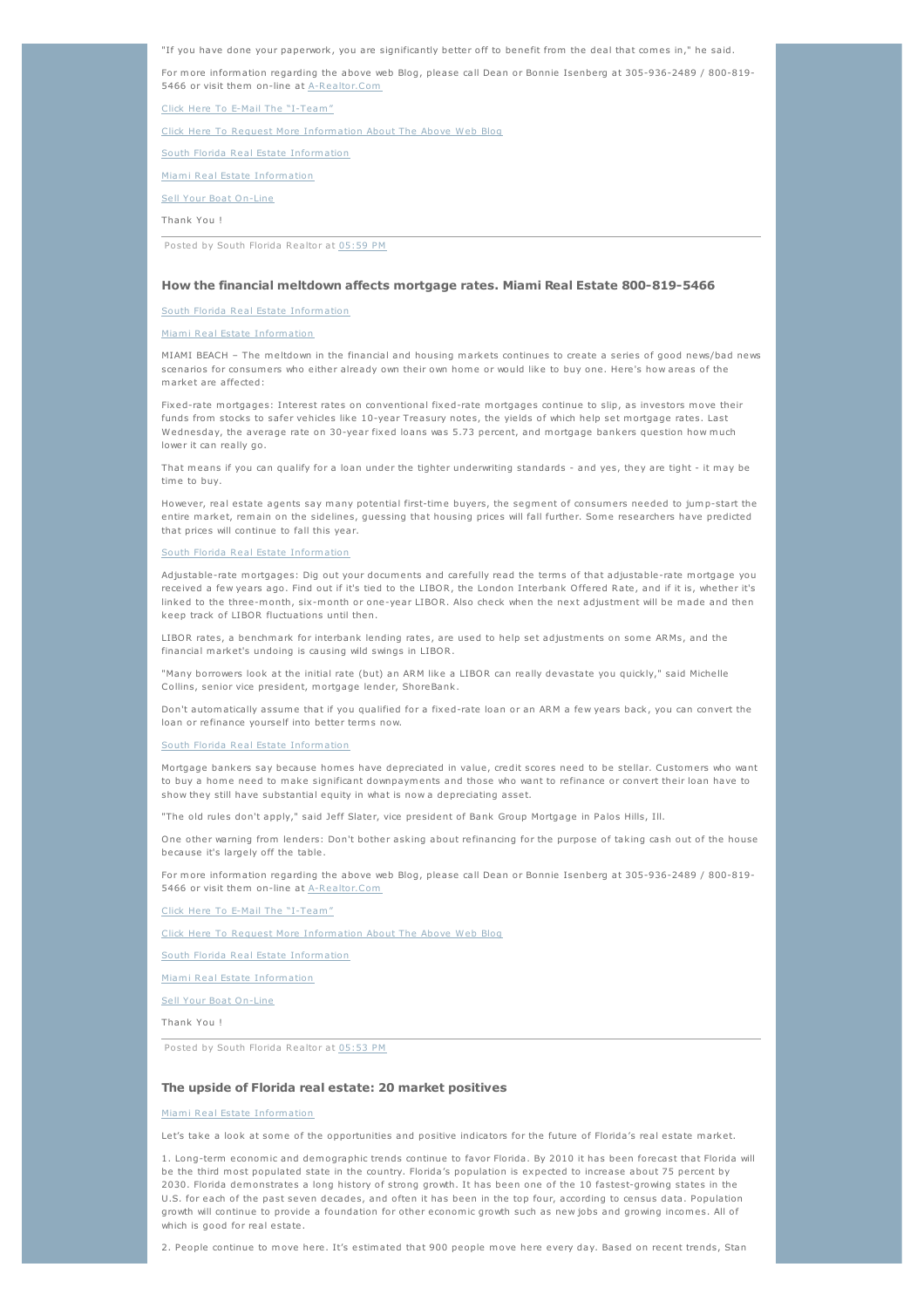Smith, director of UF Bureau of Economic and Business Research, said he expects Florida to add about 300,000 residents a year during the next two to three years unless there is a recession.

3. Five of the top 15 cities in the Milken Institute's 2007 "Best Performing Cities" survey, which looks at sustainable economic growth, are in Florida, including the No. 1 city, Ocala. A total of 13 Florida cities are in the top 50.

4. Low unemployment. Almost 120,000 jobs were created in Florida in the year between August 2006 and August 2007. Florida's unemployment rate has hovered at or under 4% for a long time; and was 4% in August 2007, according to the latest data available from the U.S. Department of Labor. That not only puts it well below the national unemployment average, it also is the lowest unemployment rate among all ten of the most populous states.

5. Jobs are plentiful, and that trend will continue. A recent study by Bizjournals called "Where the Jobs Are" found that 7 of the hottest 15 job markets are in Florida.

6. Let's take a look at the weather. If you think the hurricanes we experienced are going to have long-term effects on the Florida real estate market, consider this tidbit from Fortune Magazine. It recently reported, "Economists and geographers who have studied how natural disasters affect real estate values have generally found there to be no lasting impact." Example #1: When Hurricane Hugo hit Charleston, S. C., home values were actually higher one year later. Example #2: That same year, 1989, a huge earthquake made big news in San Francisco, and the same thing happened—house prices went up.

7. Grant Thrall, a professor of what's called Economic Geography, explains this phenomenon this way—residents move away and home prices fall only when natural disasters start becoming regular occurrences in an area, not when they happen periodically. And while the hurricane seasons of 2004 and 2005 may still be fresh in our minds, the fact is, historically it was a fluke. Eight storms hit the Florida mainland in those two years. But if you look back at the 50 years prior, only six Category 3 or higher storms hit the Florida mainland in half a century.

8. Gov. Charlie Crist, state lawmakers and business groups are committed to finding real solutions to the escalating costs and shortage of property insurance in Florida, as well as much-needed property tax reform. Florida Realtors will continue working closely with lawmakers to help resolve these complicated issues and keep the state's economy moving forward. For example, 2007 FAR President Nancy Riley sits on the governor's property tax reform commission, and 2005 FAR President Frank Kowalski served on the governor's insurance reform commission.

9. Interests rates currently are still low, on a par with interest rates in the 1960s. And thanks to the Fed's recent rate cut, we're already seeing lower rates on home equity and mortgage loans, including jumbo loans. The Fed's action effectively increases the number of homebuyers able to make a purchase, which should increase demand, and also help support home prices. Home prices continue to stabilize, inventory is plentiful and homebuyers have lots of options.

10. Homeownership has value: Realtors believe… and research supports that belief … that homeownership provides a variety of benefits, tangible and intangible, to the community as well as the individual homeowner.

11. Studies show that home equity is still the largest single source of household wealth, both for the individual homeowner and for homeowners as a group. Home value is the most important single aspect for homeowners.

12. Owning a home leads to increased personal well-being. Research shows that people who own their own homes tend to show higher levels of personal esteem and life satisfaction, which in turn helps to make homeowners and their children more productive members of society.

13. Studies show that children raised in homes owned by their families are more likely to stay in school and more likely to graduate high school. They're also shown to have a higher lifetime annual income.

14. People who own homes have a strong financial stake in what happens to their community and tend to become more involved in community and civic affairs. Studies show that homeowners also interact with their neighbors to gain wider influence over their neighborhoods and communities.

15. Homeowners join up to 41 percent more civic and/or nonprofessional organizations than renters, such as the PTA or Scouts; vote in local elections 15 percent more often; enhance their neighborhoods with gardens 12 percent more often; attend church about 10 percent more often; and have a 3 percent greater chance of being interested in public affairs.

16. 2007 Florida Association of Realtors® (FAR) President Nancy Riley says, "Florida Realtors know buying a home is a very personal investment – an investment in a family's future. Although research shows it is the largest single investment most families make and helps to provide security for the future, owning a home isn't just a financial investment. Ownership is about having a place to call home: a place where families build a future and become part of a community."

17. Over the past five years, the average homeowner has seen an increase of 50 percent in value, according to the National Association of Realtors® (NAR). Here in Florida, the statewide median home price has shown an increase of 52.5 percent from November 2002 to November 2007, according to FAR records. NAR housing industry analysts project that prices will rise about 2 percent next year, and in coming years, average home price appreciation should return to historical averages of around 6 percent.

18. Florida is a great place to live and work. According to Enterprise Florida Inc., the Sunshine State has one of the nation's strongest tourism industries; it is fourth in the nation in high-tech jobs; is the third largest exporter of hightech goods and services; and is ranked as one of the best states in the nation to be an entrepreneur.

19. Orlando-based economist Dr. Hank Fishkind recently said in several media reports he believes that "the worst of the so-called housing crisis has probably been mitigated by the actions of the Fed. Recovery will take a while, but it has begun." Another economist, Dr. Lawrence Yun, chief economist with the National Association of Realtors, predicts that the Florida housing market will get stronger in 2008 and will be booming again by 2010.

20. And let's not forget the things that brought people to Florida in the first place, and will continue to attract them – beautiful beaches, fabulous weather and a friendly business climate, with no state income tax. It's no wonder that Florida's combination of temperate climate, outstanding recreational amenities and economic opportunity has consistently put us at the top of Harris Poll's "most desirable places to live" survey.

For more information regarding the above web Blog, please call Dean or Bonnie Isenberg at 305-936-2489 / 800-819- 5466 or visit them on-line at [A-Realtor.Com](http://www.a-realtor.com)

Click Here To E-Mail The ["I-Team"](mailto:DeanIsenberg@Gmail.Com?subject=More Information About This Web Blog)

Click Here To Request More [Information](http://www.resionline.com/megatemplate/requestinfo.asp?origin=preconstruction&id=0705446&PropertyName=More+Information) About The Above Web Blog

South Florida Real Estate [Information](http://www.south-florida-realtor.com)

Miami Real Estate [Information](http://www.gotmiami.com)

Sell Your Boat [On-Line](http://www.sellaboat.com)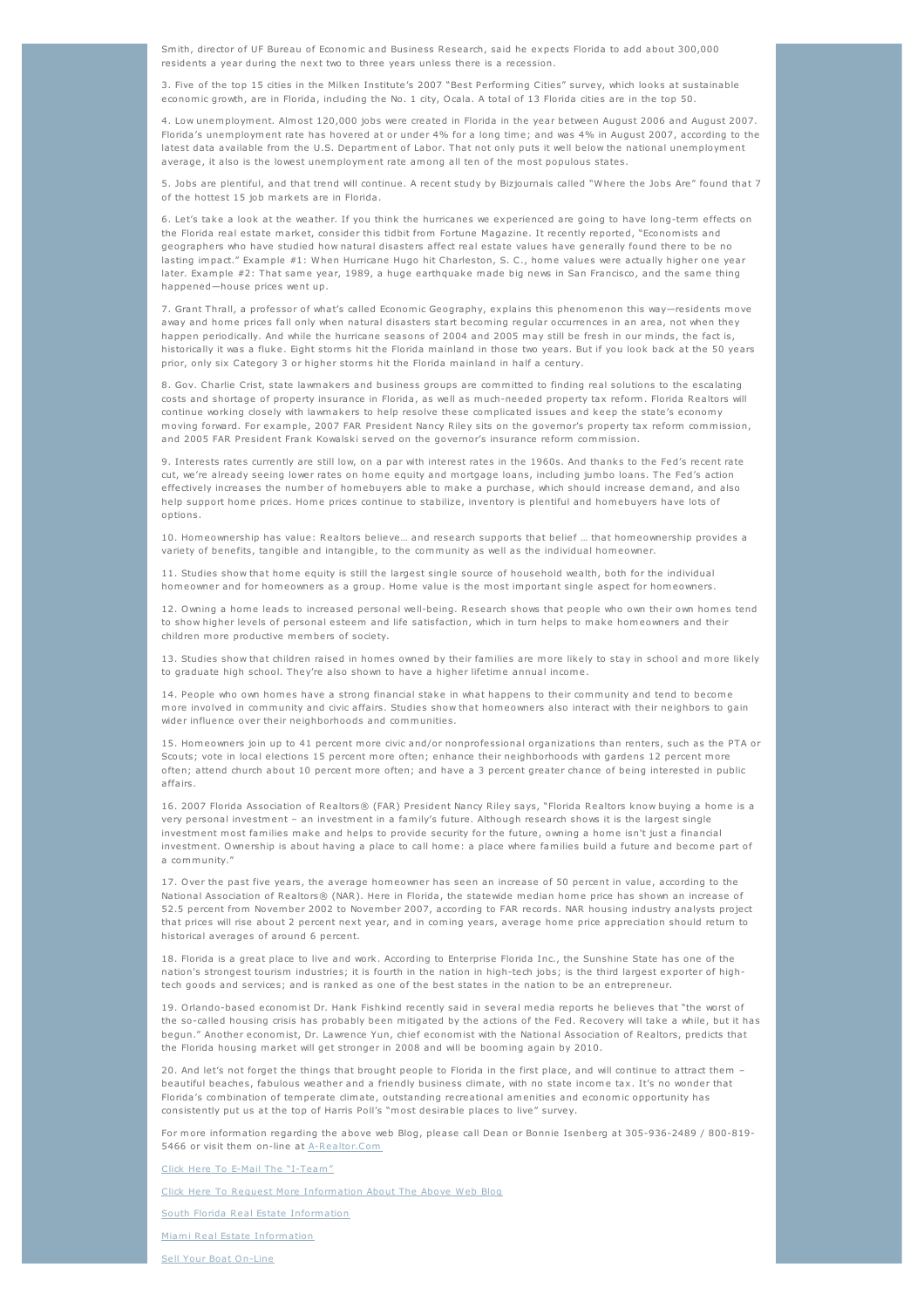### Posted by South Florida Realtor at [11:49](#page-3-1) AM

# <span id="page-5-0"></span>**Miami Real Estate Housing-price economist sees market as near bottom. Aventura Homes 305-936-2489**

### Miami Real Estate [Information](http://www.gotmiami.com)

Miami – Wellesley College economist Karl Case presented a paper at the Brookings Institution on Sept. 11 that suggests the housing market may be close to bottoming out. He cited modest gains in residential prices in nine of the 20 markets covered by the S&P/Case-Shiller home price index and a narrowing of the gap between incomes and home prices that occurred during the end of previous property downturns.

Also at the Brookings Institution, Goldman Sachs economist Jan Hatzius presented a paper that uses state-level data from the Mortgage Bankers Association from 1998 to the 2008 second quarter and estimates \$473 billion in overall mortgage losses if the Case-Shiller index holds steady at June levels.

Hatzius calculates that losses would rise to \$636 billion if home prices drop another 10 percent and to \$868 billion if prices plunge 20 percent, with lenders shaving \$2 trillion off available credit in the event of a 10 percent decline.

For more information regarding the above web Blog, please call Dean or Bonnie Isenberg at 305-936-2489 / 800-819- 5466 or visit them on-line at [A-Realtor.Com](http://www.a-realtor.com)

Click Here To E-Mail The ["I-Team"](mailto:DeanIsenberg@Gmail.Com?subject=More Information About This Web Blog)

Click Here To Request More [Information](http://www.resionline.com/megatemplate/requestinfo.asp?origin=preconstruction&id=0705446&PropertyName=More+Information) About The Above Web Blog

South Florida Real Estate [Information](http://www.south-florida-realtor.com)

Miami Real Estate [Information](http://www.gotmiami.com)

Sell Your Boat [On-Line](http://www.sellaboat.com)

Posted by South Florida Realtor at [11:42](#page-5-0) AM

### <span id="page-5-1"></span>**Cities to get \$4 billion in foreclosure aid**

WASHINGTON - The Foreclosure Prevention Act, which passed in July, allocates \$4 billion to cities and states that have been hardest hit by the surge in foreclosures over the last year. Recipients will be able to use the money - which is an addition to the usual funding for the Community Development Block Grant (CDBG) program - to buy foreclosed properties to stabilize property values. Now, the U.S. Department of Housing and Urban Development (HUD) is devising a formula for distributing the funds for communities in need.

### Miami Real Estate [Information](http://www.gotmiami.com)

The help comes just in time for cities like Cleveland, which, in 2007, demolished nearly 1,000 abandoned properties, a 400 percent increase over the number demolished in 2006, according to Mayor Frank Jackson. The city also saw a 78 percent increase over the last two years in the number of vacant and abandoned properties it had to clean up, from 27,000 in 2005 to 48,000 in 2007. "The funds expended by the City of Cleveland to abate the nuisances caused by vacant and abandoned property, the increased public safety risk, as well as the money spent to help its residents prevent foreclosure, are monies that are being diverted from other services that the city could be providing its residents," Jackson wrote in his report.

The Washington-based National League of Cities (NLC) is pleased with the bill's passage, says Mike Wallace, NLC's senior legislative counsel. "The bill is very beneficial to cities," he says. "Now, we're working with HUD and other stakeholders ... to make sure this roll out goes as smoothly as possible because of the really tight time frame that Congress has given HUD to turn this money around."

### Miami Real Estate [Information](http://www.gotmiami.com)

When the bill was signed into law on July 30, HUD was given 60 days to determine how to disburse the funds, and the first grants should go out 30 days after the formula is announced. HUD is seeking reliable data on the nation's entire housing market to determine communities' shares of the \$4 billion. "As far as I know, there's no single data that covers 100 percent of the housing market across the country," Wallace says.

HUD requires that cities and states submit their plans for the money, similar to the CDBG process, Wallace says. However, by late August, the specifics of that process had not yet been determined. "The bill gives HUD wide latitude in terms of additional regulations and requirements, so we just want to make sure that the funding allows cities to do what the bill intended to do, and that there's no additional regulations that would prove prohibitive to cities accomplishing their goals of purchasing these homes and returning them to market, or making them rentals, or doing whatever they want to do with them," Wallace says.

#### Miami Real Estate [Information](http://www.gotmiami.com)

Florida, Nevada, California, Ohio and Michigan also are likely to be prime recipients, Wallace says. "Those are states that have well-documented problems with these subprime mortgages and foreclosure rates," he says. "To be a player with this funding, you really have to get the ball rolling now, because there's such a quick turnaround time in terms of distribution of the funds," he says.

For more information regarding the above web Blog, please call Dean or Bonnie Isenberg at 305-936-2489 / 800-819- 5466 or visit them on-line at [A-Realtor.Com](http://www.a-realtor.com)

Click Here To E-Mail The ["I-Team"](mailto:DeanIsenberg@Gmail.Com?subject=More Information About This Web Blog)

Click Here To Request More [Information](http://www.resionline.com/megatemplate/requestinfo.asp?origin=preconstruction&id=0705446&PropertyName=More+Information) About The Above Web Blog

South Florida Real Estate [Information](http://www.south-florida-realtor.com)

Miami Real Estate [Information](http://www.gotmiami.com)

Sell Your Boat [On-Line](http://www.sellaboat.com)

Thank You !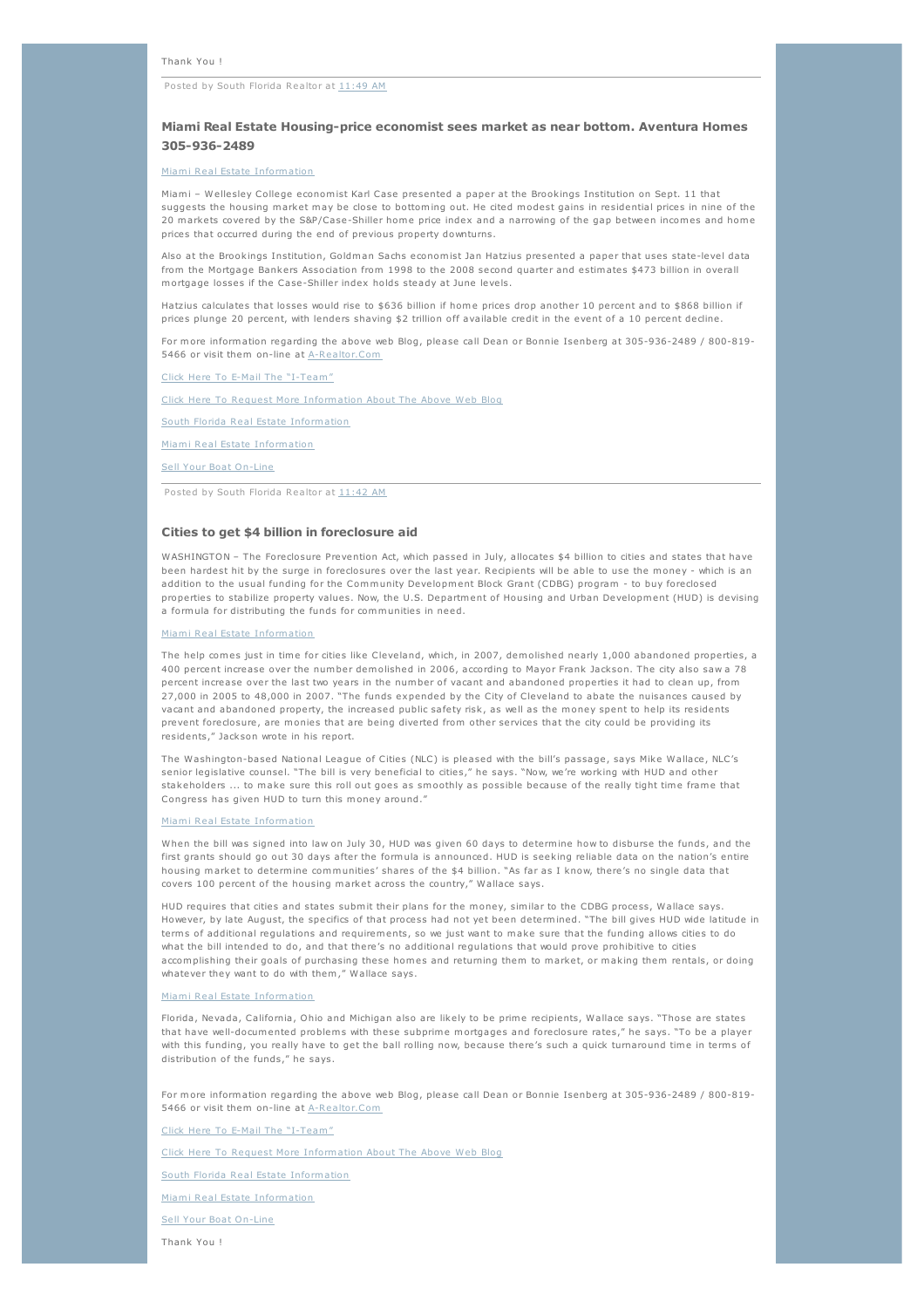### **September 17, 2008**

### <span id="page-6-0"></span>**Miami Real Estate group says public awareness of credit scores has improved but still poor**

#### South Florida Real Estate [Information](http://www.a-realtor.com)

Americans can save billions of dollars annually on credit card and other interest payments by raising their credit scores, but many consumers still don't know enough about the complex numerical values that represent their credit risk.

Although awareness of credit scores has increased in the past year, it remains poor, the Consumer Federation of America and Seattle-based bank Washington Mutual Inc. found in an annual survey released Thursday.

The scores, which generally range from 200 to 800, play an increasingly important role in consumers' finances.

### South Florida Real Estate [Information](http://www.a-realtor.com)

They are used by banks and insurance companies to determine rates for mortgage loans, credit cards, auto loans and other financing. Utilities, landlords and employers also are increasingly checking credit scores.

Washington Mutual estimates that consumers could reduce credit card finance charges by \$105 annually if they boosted their credit scores by 30 points. If all consumers did so, total annual savings would reach \$28 billion since financial institutions offer lower interest rates to consumers with better scores.

One way to raise a credit score is to avoid charging above the maximum limit on a credit card, or coming close to the limit, the study said.

But credit card issuers, including banks such as WaMu, have recently cut limits on many cards as financial institutions seek to reduce their credit risks. That can hurt credit scores because they are based partly on the amount a consumer has on a card compared to its overall limit.

If a consumer has charged \$4,000 on a card with a \$10,000 limit, their so-called "utilization rate" is 40 percent. But if a card issuer reduces the limit to \$5,000, that bumps a consumer's utilization rate up to 80 percent.

The Consumer Federation recommends credit card users keep their utilization rates below 50 percent, said Stephen Brobeck, executive director of the group.

#### South Florida Real Estate [Information](http://www.a-realtor.com)

Anthony Vuoto, president of WaMu's card services unit, downplayed the impact of banks' reduction of credit limits, saying it likely affects only a "small minority" of consumers who already have a "credit blemish" that caused the bank to lower the limits.

To improve their credit scores, consumers should also avoid opening multiple new accounts quickly, and pay off debt rather than moving it around, the study said.

Brobeck said the good news is that "most Americans know why credit scores rise and fall."

Two-thirds of consumers know that paying off a large credit card balance improves credit scores, up from 62 percent in 2007, and almost 80 percent know that missing a monthly credit card payment reduces their score, compared with 71 percent, the survey found.

But less than a third of Americans understand that a credit score reflects the risk that a consumer won't pay back a loan, the report said. Many Americans believe it reflects other factors, such as overall financial resources, and most also wrongly believe that demographic factors like income, age and education affect their score, Brobeck said.

Another positive sign is that 49 percent of Americans have obtained their credit score in the past two years, up from 42 percent in 2007, according to the survey of 1,000 adults nationwide.

The scores are compiled by three credit reporting bureaus – Equifax Inc., TransUnion LLC and Experian Group – and consumers can obtain a free copy of their credit report from all three once a year. But Americans must pay about \$15 to see the actual scores.

For more information regarding the above web blog, please call Dean or Bonnie Isenberg at 305-936-2489 / 800-819- 5466 or visit us on-line at [A-Realtor.Com](http://www.a-realtor.com)

Click Here To E-Mail The ["I-Team"](mailto:Web_Blog@A-Realtor.Com?subject=More Information About This Web Blog)

Click Here To Request More [Information](http://www.resionline.com/megatemplate/requestinfo.asp?origin=preconstruction&id=0705446&PropertyName=More+Information) About The Above Web Blog

### South Florida Real Estate [Information](http://www.south-florida-realtor.com)

### Miami Real Estate [Information](http://www.gotmiami.com)

Posted by South Florida Realtor at [08:58](#page-6-0) AM

# **September 16, 2008**

# <span id="page-6-1"></span>**Demise of Lehman Brothers could impact South Florida's real estate industry**

#### [Aventura-Homes.Com](http://www.aventura-homes.com)

MIAMI – When large South Florida developers needed money, they often turned to Lehman Brothers.

That role ended in dramatic fashion when Lehman filed for bankruptcy protection. But Lehman still controls nearly \$2 billion in large loans throughout the region, meaning the bank's demise will play out across South Florida's besieged real estate market.

Among the local projects Lehman backed: Miami Beach's new Canyon Ranch resort; Ian Schrager's investment in the Riande hotel chain; the Donald Trump condo tower under way in Hollywood; a recent expansion at the Aventura Mall; and the Related Group's Icon Brickell on Biscayne Bay.

### Local industry

Within the local real estate industry, executives and analysts predicted a minor effect on Lehman's local holdings, since